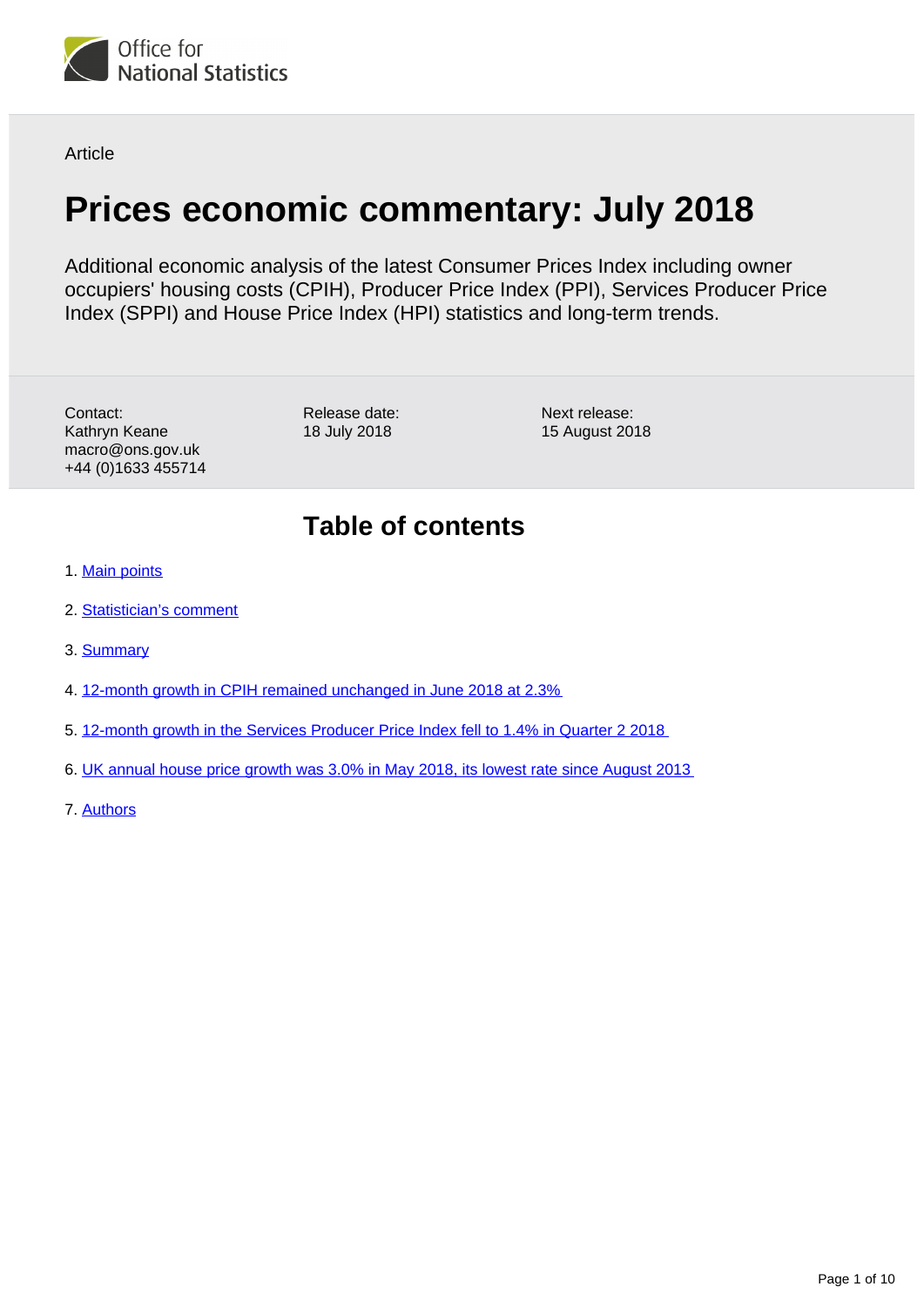# <span id="page-1-0"></span>**1 . Main points**

- The 12-month growth rate of the Consumer Prices Index including owner occupiers' housing costs (CPIH) remained unchanged at 2.3% in June 2018, with upward pressure from gas, electricity and motor fuels offset by downward contributions from clothing and footwear, and games, toys and hobbies.
- 12-month growth in the input Producer Price Index rose to 10.2% this month, with growth in the output Producer Price Index rising to 3.1%.
- The Services Producer Price Index grew by 1.4% in the 12 months to Quarter 2 (Apr to June) 2018, down from 1.7% in the 12 months to Quarter 1 (Jan to Mar) 2018.
- UK annual house price growth was 3.0% in May 2018, its lowest rate since August 2013.

# <span id="page-1-1"></span>**2 . Statistician's comment**

Commenting on today's inflation figures, Head of Inflation Mike Hardie said:

"Consumers have been feeling the benefit of the summer clothing sales, and computer game prices have also fallen. However, gas and electricity, and petrol prices all rose, with consumers seeing the highest price at the pump for nearly four years, with inflation remaining steady overall.

"House prices rose at their slowest pace in nearly five years due to slower annual growth in the south and east of England. However, this was partially offset by the buoyant property market in the Midlands."

# <span id="page-1-2"></span>**3 . Summary**

Figure 1 shows that the 12-month growth rate of the Consumer Prices Index including owner occupiers' housing [costs](https://www.ons.gov.uk/releases/ukconsumerpriceinflationjune2018) (CPIH) remained at 2.3% in June 2018. The largest upward drivers of change in the 12-month rate between May and June 2018 were transport, and housing, water, electricity, gas and other fuels, with downward contributions coming from clothing and footwear, and recreation and culture. The input [Producer Price Index](https://www.ons.gov.uk/releases/producerpriceinflationukjune2018) (input PPI) grew by 10.2% in the 12 months to June 2018, up from 9.6% in the 12 months to May 2018. This was driven mainly by increases in prices for crude oil. The output [Producer Price Index](https://www.ons.gov.uk/releases/producerpriceinflationukjune2018) (output PPI) grew by 3.1% in the 12 months to June 2018, up from 3.0% in the 12 months to May 2018. The largest upward contribution was from coke and refined petroleum products.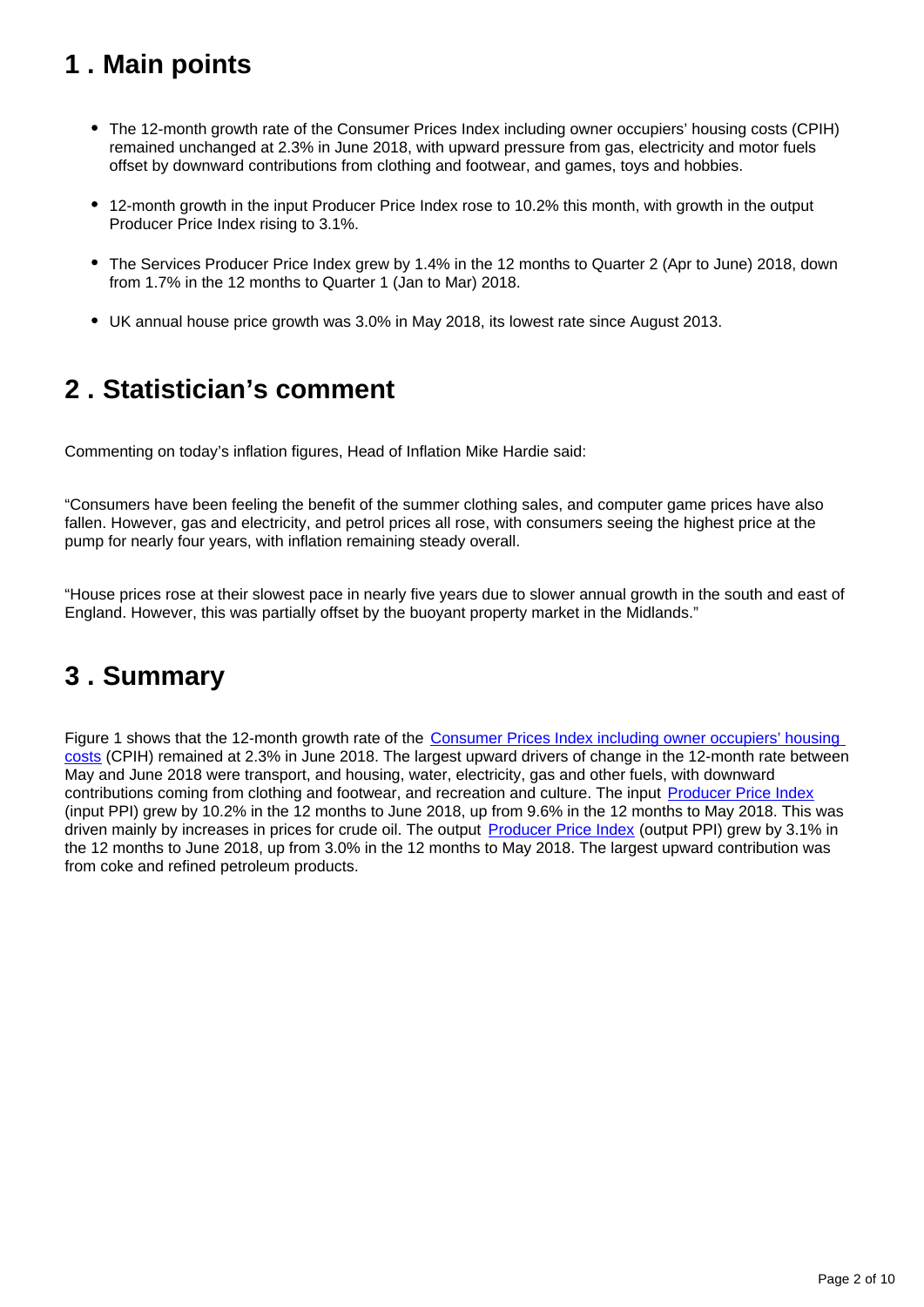### **Figure 1: 12-month growth rates for input Producer Price Index (PPI) and output PPI (left-hand side), and Consumer Prices Index including owner occupiers' housing costs (CPIH) (right-hand side)**





**Source: Office for National Statistics**

**Notes:**

1. These data are also available within the **[Dashboard: Understanding the UK economy](https://www.ons.gov.uk/economy/nationalaccounts/articles/dashboardunderstandingtheukeconomy/2017-02-22)**.

## <span id="page-2-0"></span>**4 . 12-month growth in CPIH remained unchanged in June 2018 at 2.3%**

Figure 2 shows the contributions made to the 12-month growth rate of the Consumer Prices Index including owner occupiers' housing costs (CPIH) by import intensity categories, as well as separate categories for energy and owner occupiers' housing cost (OOH). The sterling effective exchange rate series is shown on the right-hand axis and has been inverted, meaning that a fall in the value of sterling is represented by a rise on the chart. This is for comparison with the CPIH growth rate as a fall in the value of sterling would, all else being equal, increase the cost of imported goods and services. This import intensity analysis is based on methodology from the January [2018 Economic Review.](https://www.ons.gov.uk/economy/nationalaccounts/uksectoraccounts/articles/economicreview/january2018)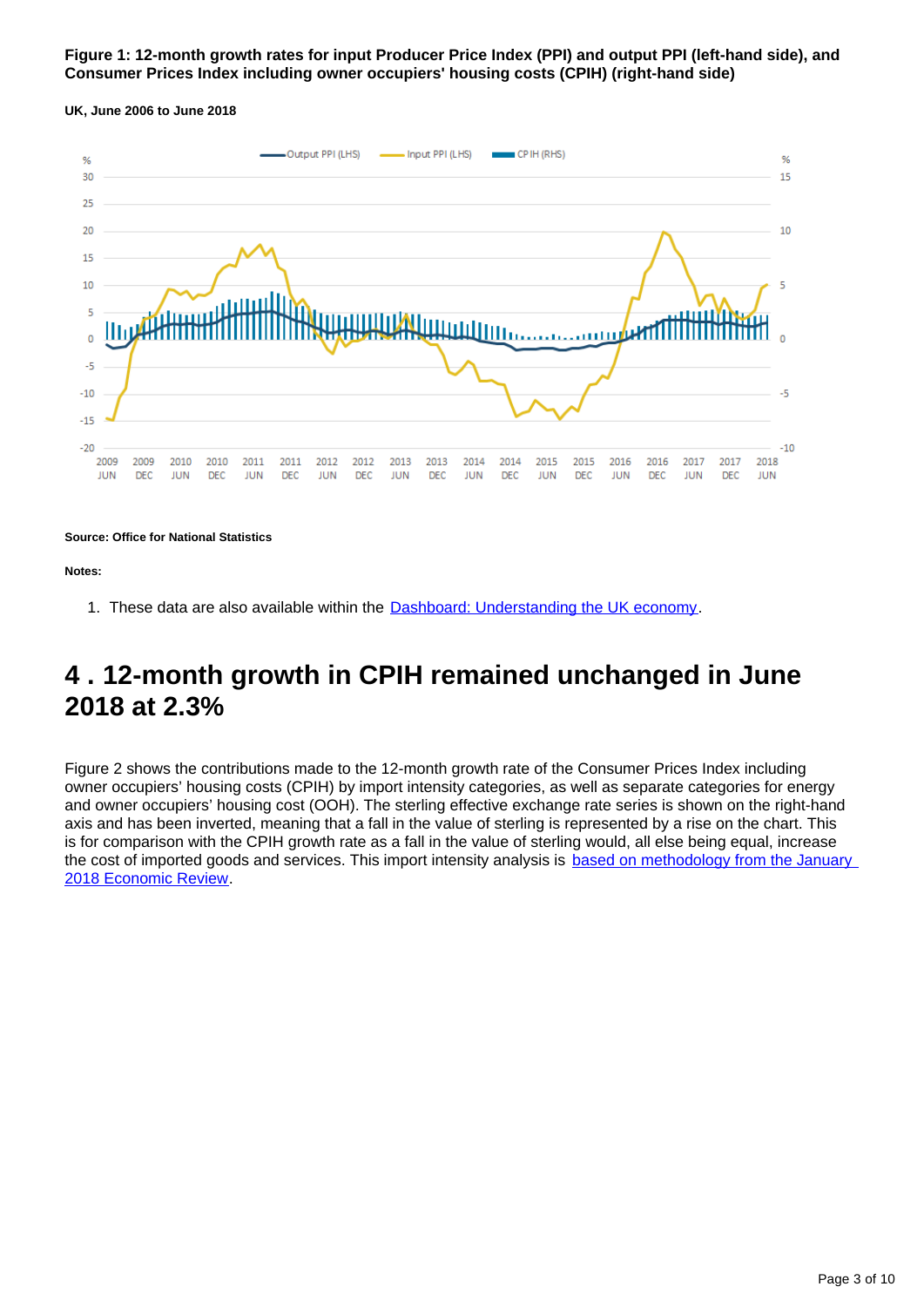### **Figure 2: Contributions to the 12-month growth rate of CPIH by import intensity category (left-hand side) and the inverted sterling effective exchange rate (right-hand side)**

#### **UK, January 2011 to June 2018**



#### **Source: Office for National Statistics, Bank of England**

#### **Notes:**

1. Contributions to the 12-month growth rate of CPIH may not sum exactly due to rounding.

The lower import intensity categories, and owner occupiers' housing costs, make relatively stable contributions to the headline 12-month growth rate for CPIH over the period, with changes to the inflation rate driven mainly by changes within the higher import intensity categories and energy. The 12-month growth rate for CPIH has moved broadly in line with movements in the sterling effective exchange rate over recent years, reflecting the role of exchange rates in the movements of growth of prices in the higher import intensity categories and energy.

The two higher import intensity categories, and energy, had negative 12-month growth between December 2014 and mid-2016, with growth in all three of these categories turning positive by December 2016. This mirrors the movements in the effective exchange rate with the value of sterling falling between November 2015 and April 2016, and again falling sharply following the EU referendum in June 2016. Both the exchange rate, and 12-month growth rates in the higher import intensity categories, have stabilised somewhat since early 2017.

Figure 3 shows the index series for the prices of the four import intensity categories between January 2011 and June 2018. Prices for the two lowest import intensity categories have grown the most over the period with 23.7% and 18.5% growth, respectively, for the 0% to 10% and the 10% to 25% import intensity categories, compared with growth of 7.2% for the 25% to 40% category and 8.7% for the 40% plus category over the period.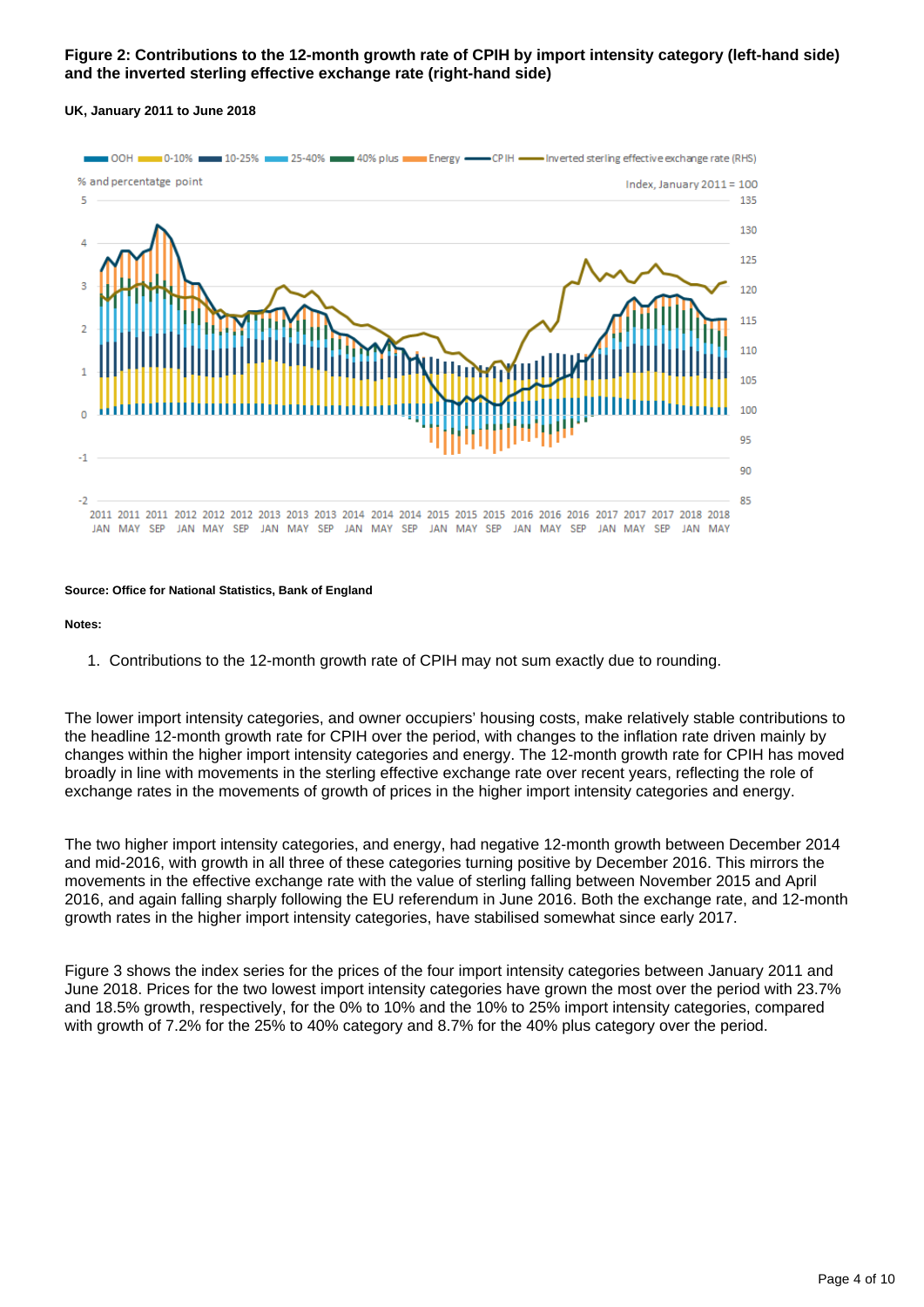### **Figure 3: Consumer Prices Index including owner occupiers' housing costs (CPIH) by selected import intensity category**

#### **UK, January 2011 to June 2018**

### Figure 3: Consumer Prices Index including owner occupiers' housing costs (CPIH) by selected import intensity category



UK, January 2011 to June 2018

#### **Source: Office for National Statistics**

Price movements for the higher import intensity categories have been more volatile over the period than those for the lower import intensity categories, which is unsurprising given that the effective exchange rate has fluctuated over the period and, naturally, has greater influence over the higher import intensity categories.

Prices in the higher import intensity categories broadly fell slightly between mid-2013 and mid-2016, as the value of sterling was increasing, while prices for the lower import intensity categories continued to increase at a relatively steady pace. This mirrors the movements in the 12-month growth rates seen in Figure 2, with the lower import intensity categories making relatively stable contributions to the 12-month growth rate while the contributions from the higher import intensity categories varied more.

In addition to exchange rate effects, the relative movements in prices between the higher and lower import intensity categories likely reflect the [make-up of these groupings](https://www.ons.gov.uk/economy/inflationandpriceindices/articles/priceseconomiccommentary/february2018/relateddata). The lower import intensity categories contain a high proportion of service components, which may be relatively labour intensive and less likely to experience falling costs, as well as highly-taxed goods such as alcohol and tobacco products for which fluctuations in market costs have less influence on the end price to consumers. Meanwhile, the higher import intensity categories contain a higher proportion of goods that are subject to a range of market factors, including seasonality, changing global prices and, in some cases, falling prices in line with technological changes, such as for data processing equipment, which is in the 25% to 40% import intensity category.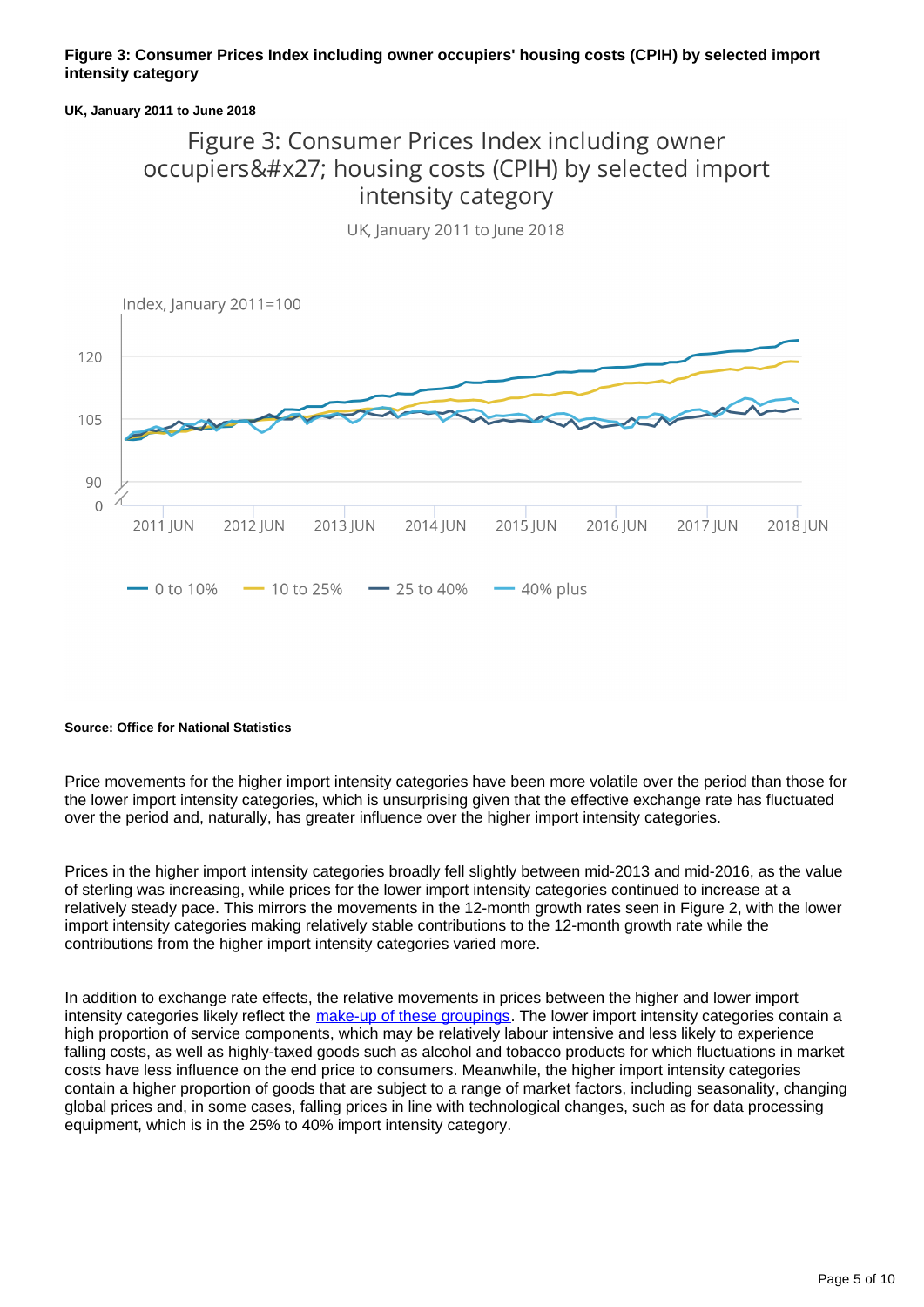This analysis is updated each month in [the reference table.](https://www.ons.gov.uk/economy/inflationandpriceindices/datasets/contributionstothe12monthrateofcpihbyimportintensity) This table contains contributions to CPIH and CPI from these import intensity categories, and also details the individual components that fall into each import intensity category. The methodology behind the grouping of individual components of CPIH and CPI into import intensity categories is **explored in more detail** in the January 2018 Economic Review.

# <span id="page-5-0"></span>**5 . 12-month growth in the Services Producer Price Index fell to 1.4% in Quarter 2 2018**

Second quarter estimates for the [Services Producer Price Index \(SPPI\)](https://www.ons.gov.uk/releases/servicesproducerpriceindexapriltojune2018) are published today (18 July 2018). This is the first SPPI release on a new publication schedule, which sees results being published around two to three weeks after the end of the quarter, instead of the previous six-week period.

Figure 4 shows the contributions made to the 12-month growth rate of SPPI from a range of categories. The data are quarterly, so the latest data show the change in service producer prices between Quarter 2 (Apr to June) 2017 and the Quarter 2 2018.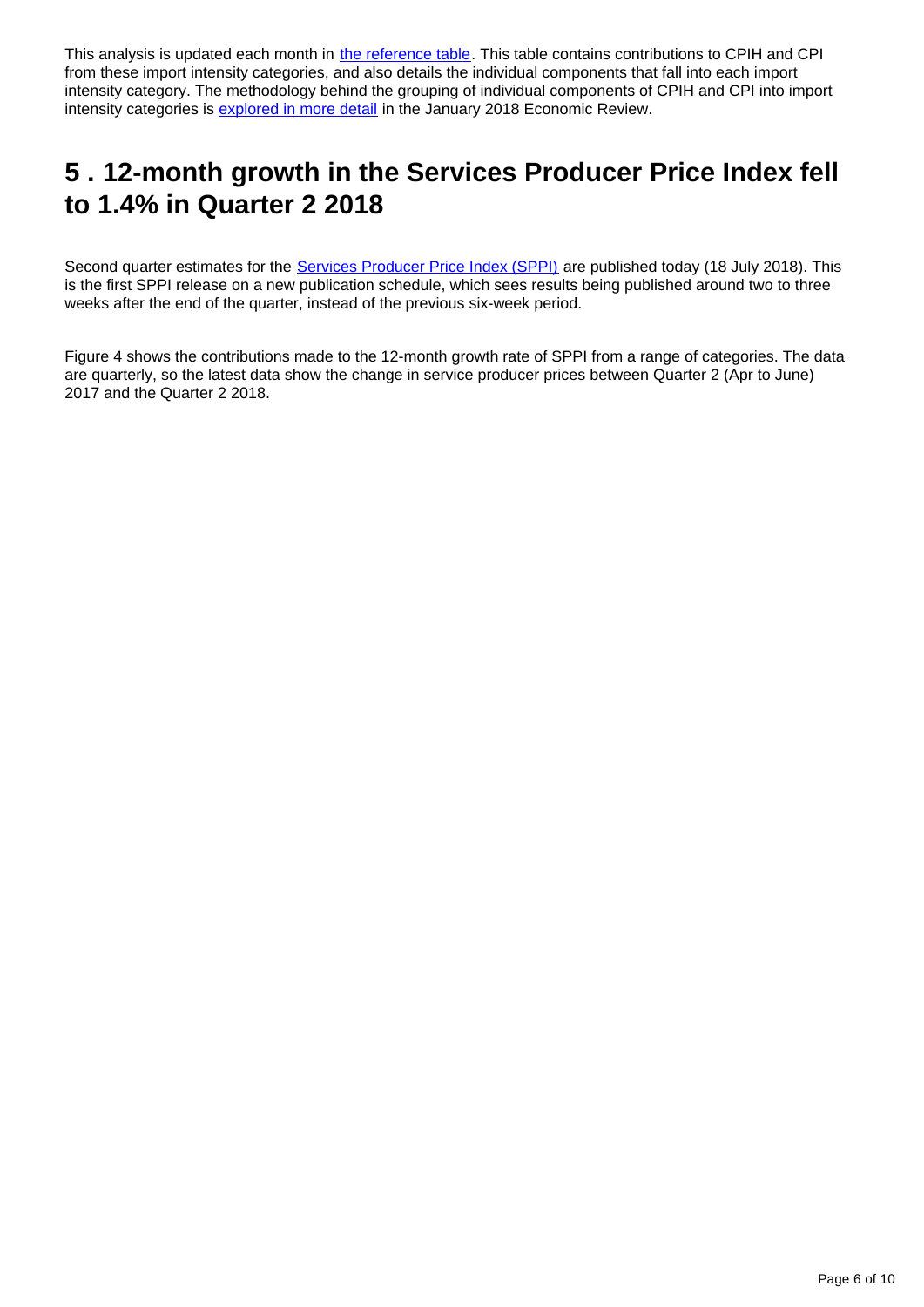### **Figure 4: Contributions to the 12-month growth rate of the Services Producer Price Index (SPPI) by category**

### **UK, Quarter 4 (Oct to Dec) 2015 to Quarter 2 (Apr to June) 2018**

### Figure 4: Contributions to the 12-month growth rate of the Services Producer Price Index (SPPI) by category

UK, Quarter 4 (Oct to Dec) 2015 to Quarter 2 (Apr to June) 2018



#### **Source: Office for National Statistics**

#### **Notes:**

- 1. Q1 refers to Quarter 1 (Jan to Mar), Q2 refers to Quarter 2 (Apr to June), Q3 refers to Quarter 3 (July to Sept) and Q4 refers to Quarter 4 (Oct to Dec).
- 2. Contributions to the 12-month growth rate of SPPI may not sum exactly due to rounding.
- 3. The "other" category is an aggregated series consisting of: water supply, sewerage and waste management; repair and maintenance of motor vehicles; real estate activities; administrative and support services; and other service activities.

In Quarter 2 2018, the 12-month growth rate of the SPPI fell to 1.4%, down from 1.7% in Quarter 1 (Jan to Mar) 2018. A decrease in the 12-month growth rate was seen almost across the board, with only one component of the series – information and communication – having a higher positive contribution to the 12-month growth rate of SPPI in the second quarter of 2018 than in the first quarter.

Both education, and accommodation and food, continued to have negative 12-month growth rates, contributing to the fall in the growth of overall SPPI. The education category represents training provided to businesses while the accommodation and food category includes hotels with catering, as well as canteens and catering, which are likely to provide conferencing facilities to firms.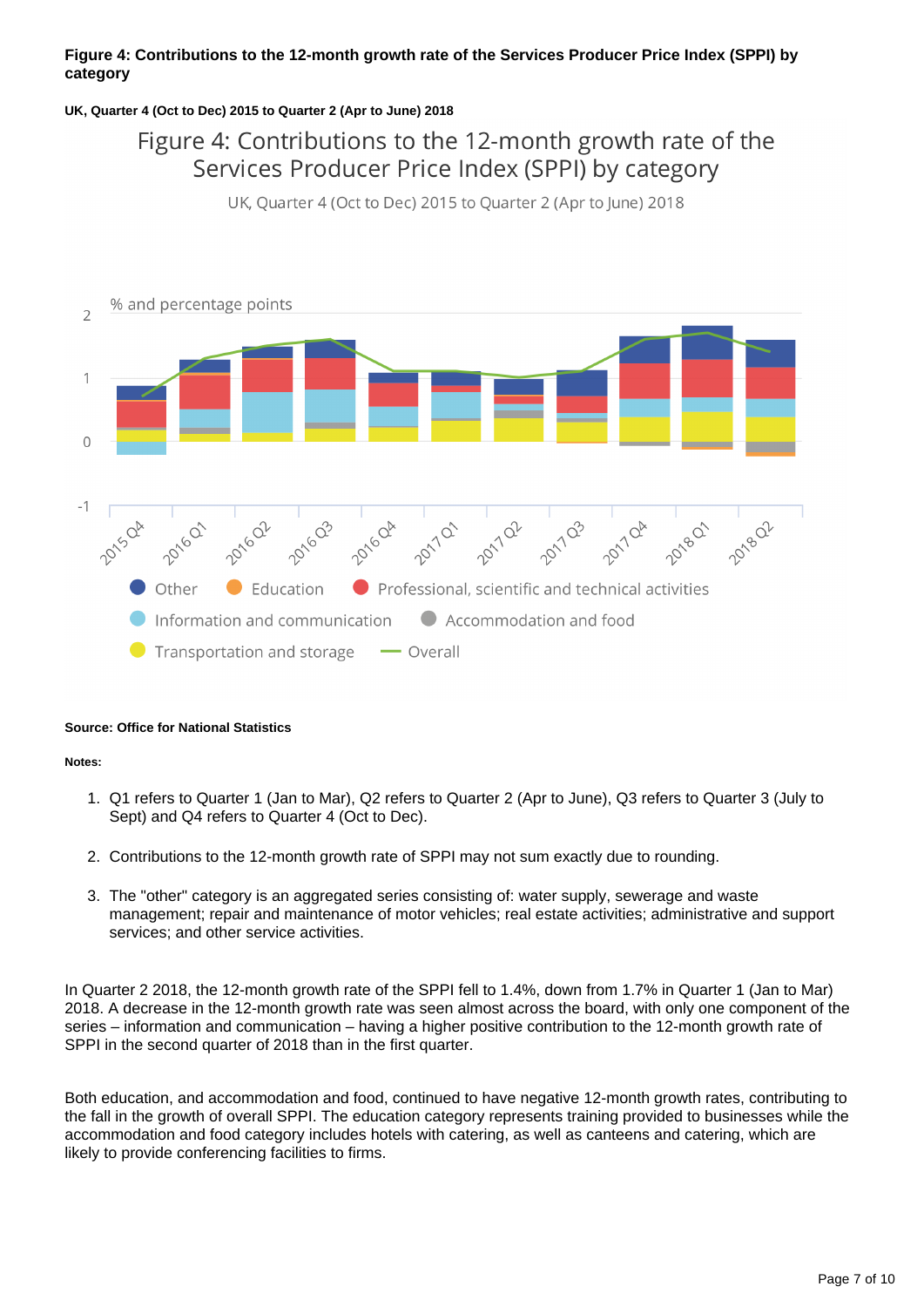For the last three quarters, professional, scientific and technical activities have made the largest contribution to the 12-month growth rate of SPPI, followed by transportation and storage. The two categories have high weights within the SPPI basket but have made smaller contributions to overall SPPI in previous quarters. Within professional, scientific and technical activities, the largest contributions to the 12-month growth rate came from legal services and accountancy, while the largest contribution to growth in transportation and storage came from increased prices for business class airfares.

Information and communication continued to make a positive contribution to SPPI in the second quarter of 2018, driven by increases in business prices for book publishing services and computer software, which more than offset slight decreases in business prices for telecoms and sound recording and music publishing services since the second quarter of 2017.

# <span id="page-7-0"></span>**6 . UK annual house price growth was 3.0% in May 2018, its lowest rate since August 2013**

The 12-month growth rate for house prices in the UK was 3.0% in May 2018, its lowest rate since August 2013, and down from 3.5% in the 12 months to April 2018. Figure 5 shows 12-month growth rates in the House Price Index (HPI) for the UK, Scotland, Wales and the regions of England in May 2018, the latest month for which data are available.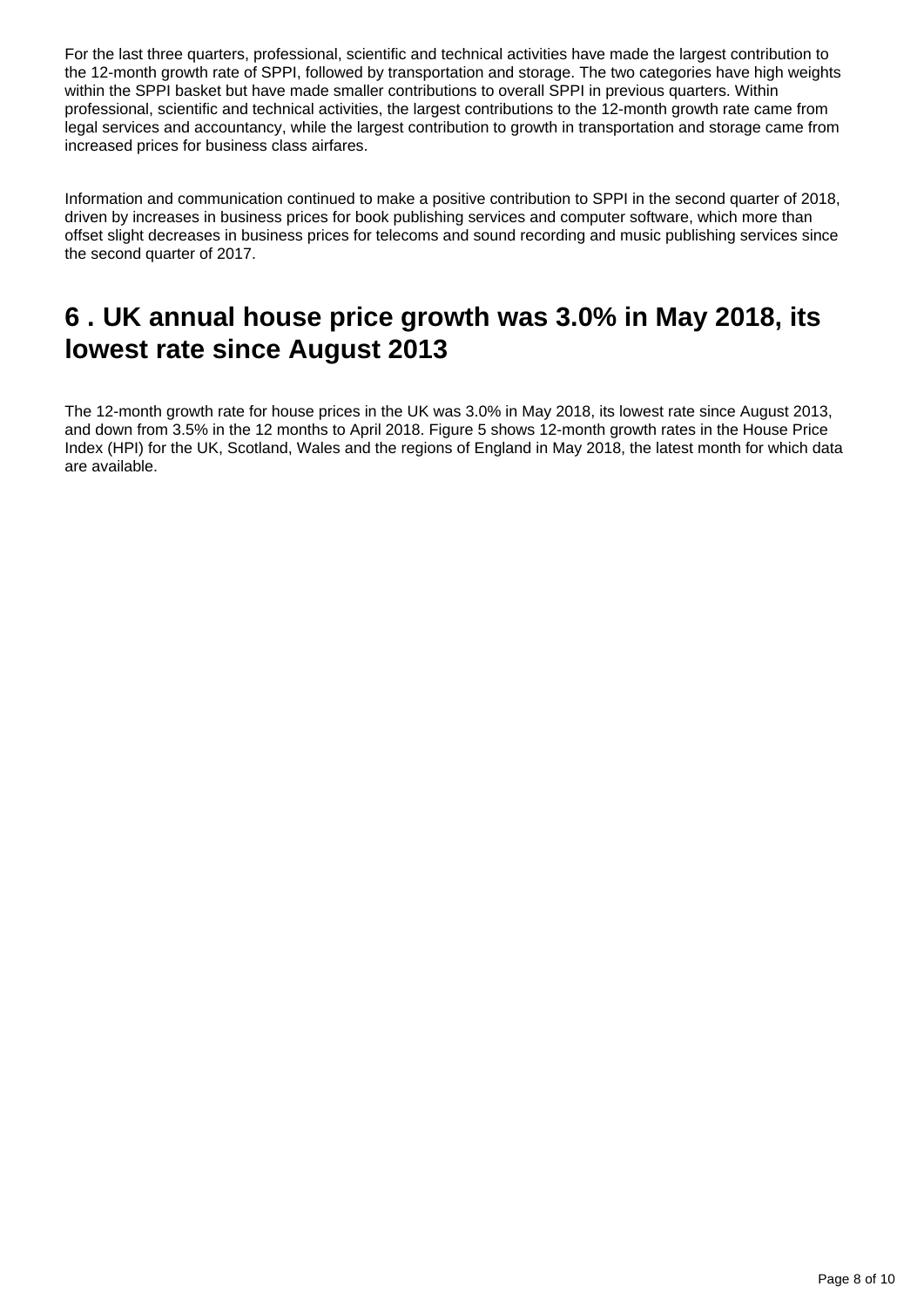### **Figure 5: Regional 12-month growth rates of average house prices, May 2018**

#### **UK, Scotland, Wales and English regions, May 2018**

### Figure 5: Regional 12-month growth rates of average house prices, May 2018

UK, Scotland, Wales and English regions, May 2018



#### **Source: HM Land Registry, Office for National Statistics**

#### **Notes:**

- 1. The chart uses the latest available data: house price 12-month growth for May 2018.
- 2. Northern Ireland has not been included as the latest available data are for Quarter 1 (Jan to Mar) 2018.

Annual house price growth in London was negative 0.4% in May 2018, the fourth consecutive month of negative annual growth. This continues a broadly downward trend in the 12-month growth of London house prices since a peak of 14.8% growth in March 2016, but is up slightly from the low point of negative 0.7% growth in March 2018.

As previously noted, the decrease in house price growth in London since March 2016, likely reflects [changing](https://www.ons.gov.uk/economy/inflationandpriceindices/articles/priceseconomiccommentary/april2018)  [demand for properties in the capital following the introduction of a higher rate of Stamp Duty on additional](https://www.ons.gov.uk/economy/inflationandpriceindices/articles/priceseconomiccommentary/april2018)  [properties in April 2016,](https://www.ons.gov.uk/economy/inflationandpriceindices/articles/priceseconomiccommentary/april2018) as well as a wider lack of affordability due to historic high prices in London. The South East and East of England have also experienced a slowdown in annual house price growth, from 13.2% for both regions in March 2016 to 2.2% and 2.4% growth, respectively, in May 2018.

This considerable slowdown in London and the South East is partially offset by higher house price growth elsewhere. The East Midlands has the highest 12-month growth rate in May 2018, at 6.3%, and since February 2017 has been one of the three regions with the strongest 12-month growth fluctuating between 5% and 7%. House price growth in this region likely reflects a range of factors including connectivity to London and Birmingham and local factors such as business areas and investment in infrastructure. Following the changes to Stamp Duty on second properties, there may have been a shift in the buy-to-let market, with some landlords moving out of the capital and into regions with lower average house prices subject to a lower overall rate of Stamp Duty.